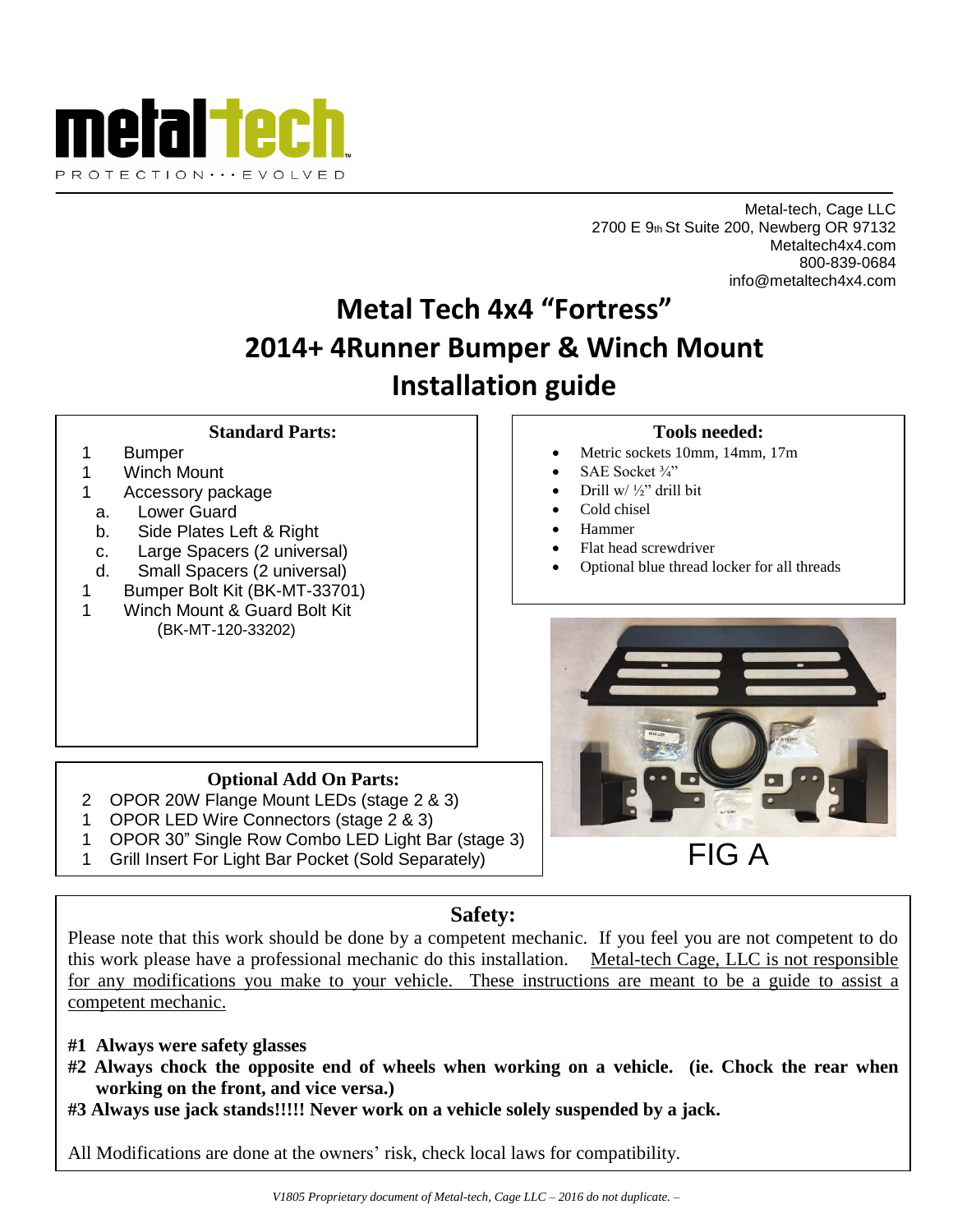## **Prep:**

## **1. Stock Bumper Removal:** (3 bolts, 10 screws and 6 clips.)

- **a.** To gain access to the top of the bumper you need to remove the plastic radiator cover. The clips can be pressed in the center and then removed.
- **b.** Remove the bolts retaining the top of the bumper
- **c.** The lower portion of the bumper has a series of screws holding it on underneath and a few in the fender well.
- **d.** The portion near the fenders will need to be pulled on to get it to unclip. (may take force)
- **e.** Remove the top portion of the bumper as this part will be reinstalled.
- **f.** Once the plastic bumper cover is removed you will need to remove the steel reinforcement beam and mounts.

### **\*Unplug the fog lights before removing.**

- **g.** Remove the lower guard located below the bumper. (5 Bolts)
- **h.** Remove the plastic radiator deflectors (located on each side of the radiator)
- **i.** Remove the bumper reinforcement bar (6 bolts) and its mounts (8 flange nuts, do not discard flange nuts they will be reused)
- **j.** Remove the plastic side supports from the fenders that the bumper was clipped to.
- **k.** Also remove you license plate (you will probably want that)

## **Winch Mount Installation:**

- **1.** After removing the stock bumper and supports you are then able to start installation of your new Metal Tech 4x4 Fortress Bumper for the 2014+ 4Runner. (Plastic Frame Plugs may need to be removed during this step)
	- a. Drill out the small threaded hole on the outside of the frame directly behind each front bumper flange. Dill out only the one side of the frame. See photo:
	- b. Use a cold chisel and knock off any remaining inner nut fragments from inside the frame on both sides. See photo:
	- c. Repeat drilling and chisel action for other side of vehicle
- **2.** Install side mounting plates onto frame
	- a. Using the included install wrench or a 3/4" box wrench enclosed with tape, to retain the 1/2-13 nut, install and loosely tighten the 1/2-13x1 1/2" bolt with a washer and lock washer on the outside of the mounting plate in the top of the plate making sure to sandwich the provided spacers in between the frame and the mounting plate. (**Fig 1** in image)
	- b. Install the provided 12m bolt in the lower location on the plate again with a washer and lock washer on the outside of the mounting plate. (**Fig 2** in image) Loosely tighten.
	- c. REPEAT this on the other side of the vehicle.